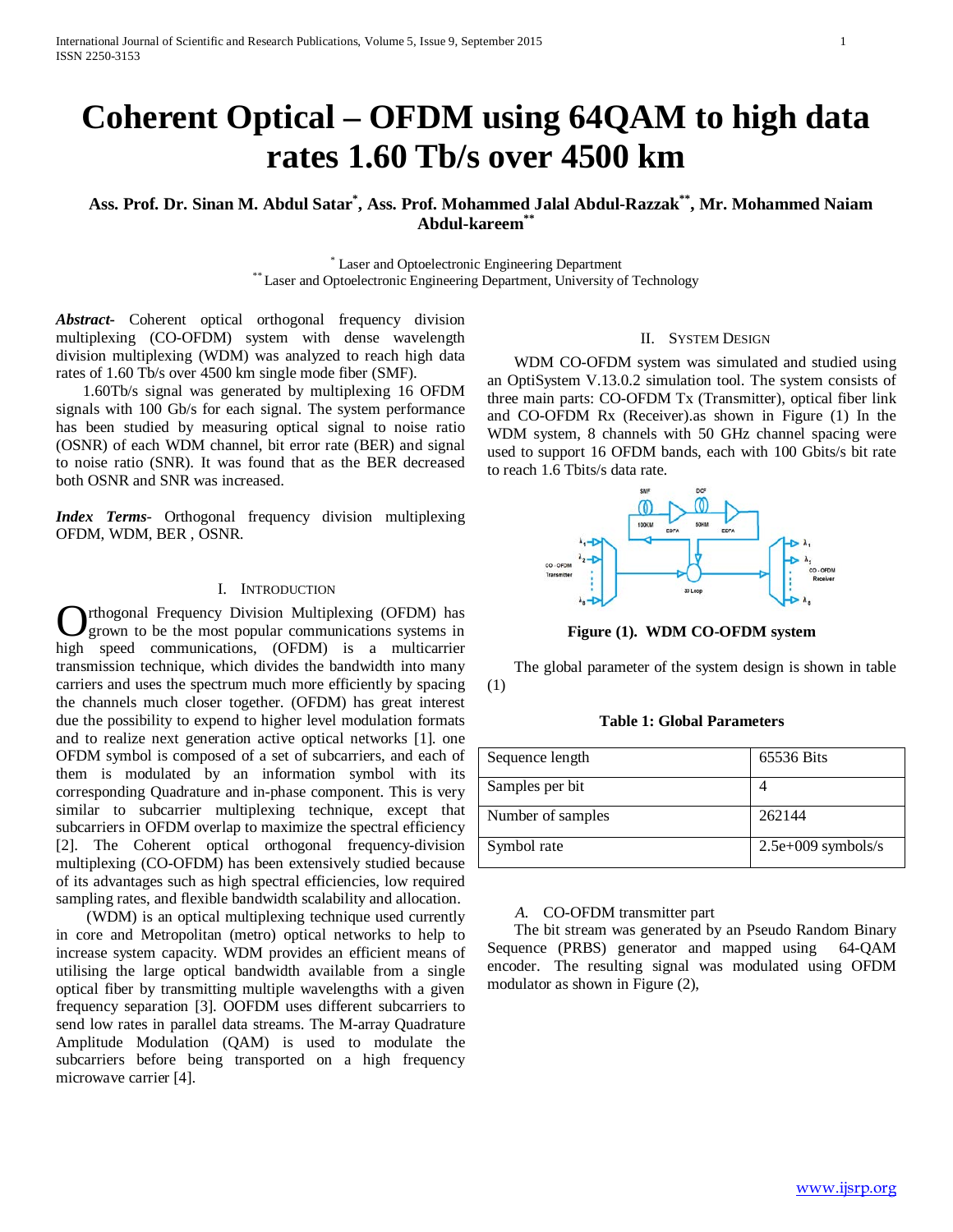

**Figure (2). CO-OFDM transmitter block diagram**

The OOFDM parameter is shown in Table 2.

**Table 2: OFDM Modulator Parameters**

| Maximum possible subcarriers | 1024              |
|------------------------------|-------------------|
| Number of prefix points      | 16                |
| Average OFDM power           | $100 \text{ dBm}$ |
| Subcarrier locations         | 512-1024          |

# *B.* Optical part

 The optical link consists of 30 spans of 100 Km SMF , with a dispersion coefficient of 17 ps/nm/Km and Dispersion Compensation Fiber (DCF) of 50 Km with a -80 ps/nm/Km coefficient in each span as shown in Figure (3).



**Figure (3). Schematic of Optical Link**

# *C.* CO-OFDM Receiver part

 To recover the I/Q component of the OFDM signal, two pairs of balanced PIN photodetectors and Local Oscillator lasers were used **,** The balanced detectors perform the I/Q optical to electrical detection and help perform the noise cancellation **,** after that the balanced detectors demodulated the resulting signal using the OFDM demodulator with similar parameters as the OFDM modulator. The parameters of the LO are shown in table (3), After the signal is fed into a 64-QAM decoder, the BER was calculated as shown in Figure (4).



**Figure (4). CO-OFDM Receiver block diagram**

# **Table (3): Parameters of the LD**

| Parameter     | Value     |
|---------------|-----------|
| Frequency     | 193.1 THz |
| power         | $0$ dBm   |
| Line width    | $0.1$ MHz |
| Initial phase |           |

## III. RESULTS AND DISCUSSION

 Figure (5) shows measurement the RF spectrum analyzer after low pass Roll off filter, where the power of the RF is approximately 32 dBm, the carrier frequency of the signal is 12.4 GHz.



**Figure (5) RF spectrum transmitter**

*Figure* (6) shows the RF spectrum after 4500 Km SMF. The power of the RF is increase to -38.96 dBm, and carrier frequency is 12.4 GHz , The OSNR is 42.7 dB and SNR is 46.75 dB .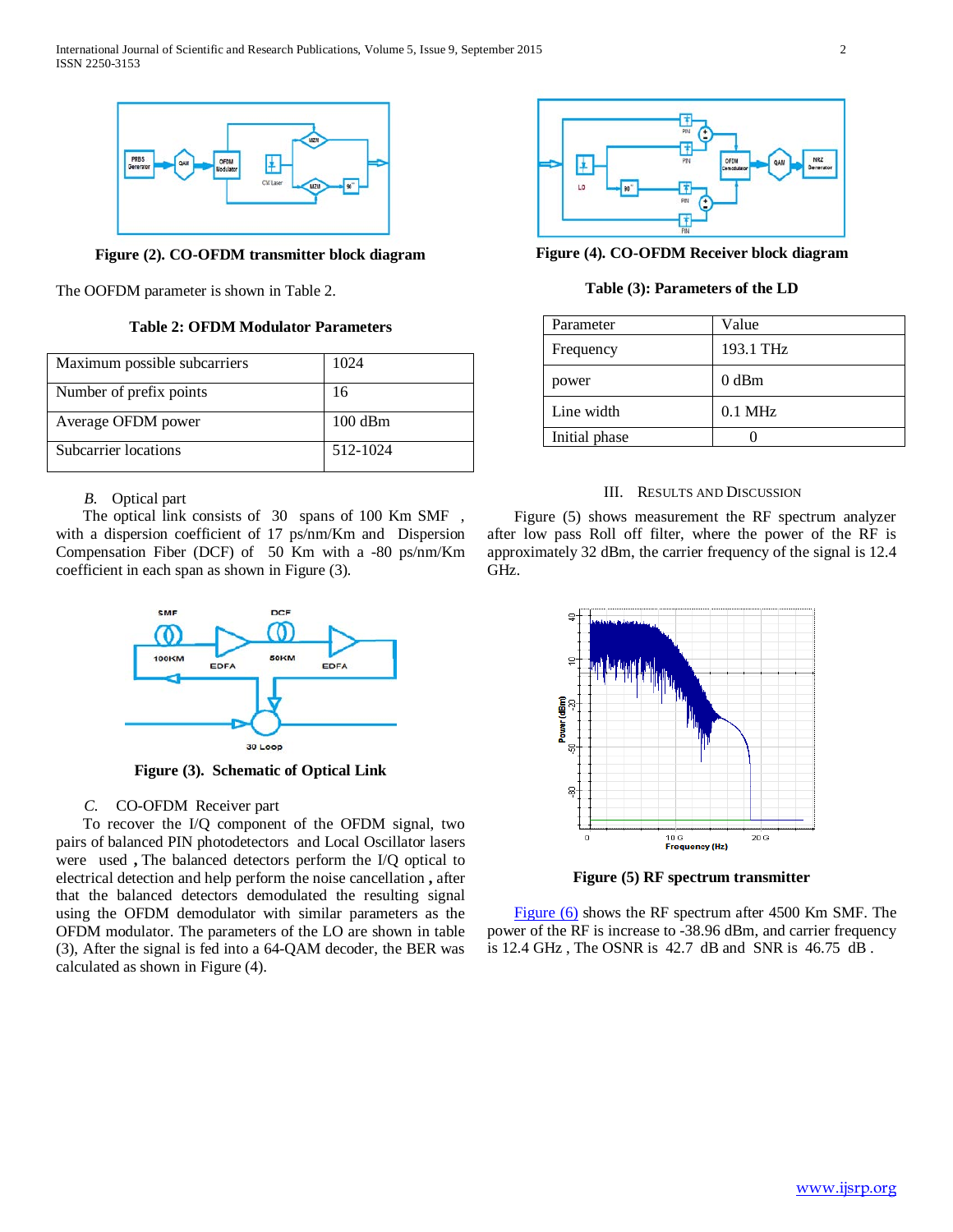

 After the optical combiner the Spectrum of the signals from 193.08 THz to 194.12 THz with 50 GHz of channel space for 100 Gb/s in figure (7)



**Figure (7) Optical spectrum analyzer transmitted signal**

 Figure (8) shows the received constellation diagram of 64 - QAM digital modulator to high data rates 1.050 Tb/s over 3600 km.



 Figure (9) shows the received constellation diagram of 64 - QAM digital modulator to high data rates 1.60 Tb/s over 4500 km.



 Figure (10) shows the BER comparison OSNR and it is clear that as OSNR increase the BER decrease , the OSNRis 11.64 dB for 50 Gb/s and 12.43 for 100 Gb/s at BER= $10^{-14}$ 



 **Figure (10) BER comparison OSNR for 50 Gb/s and 100 Gb/s**